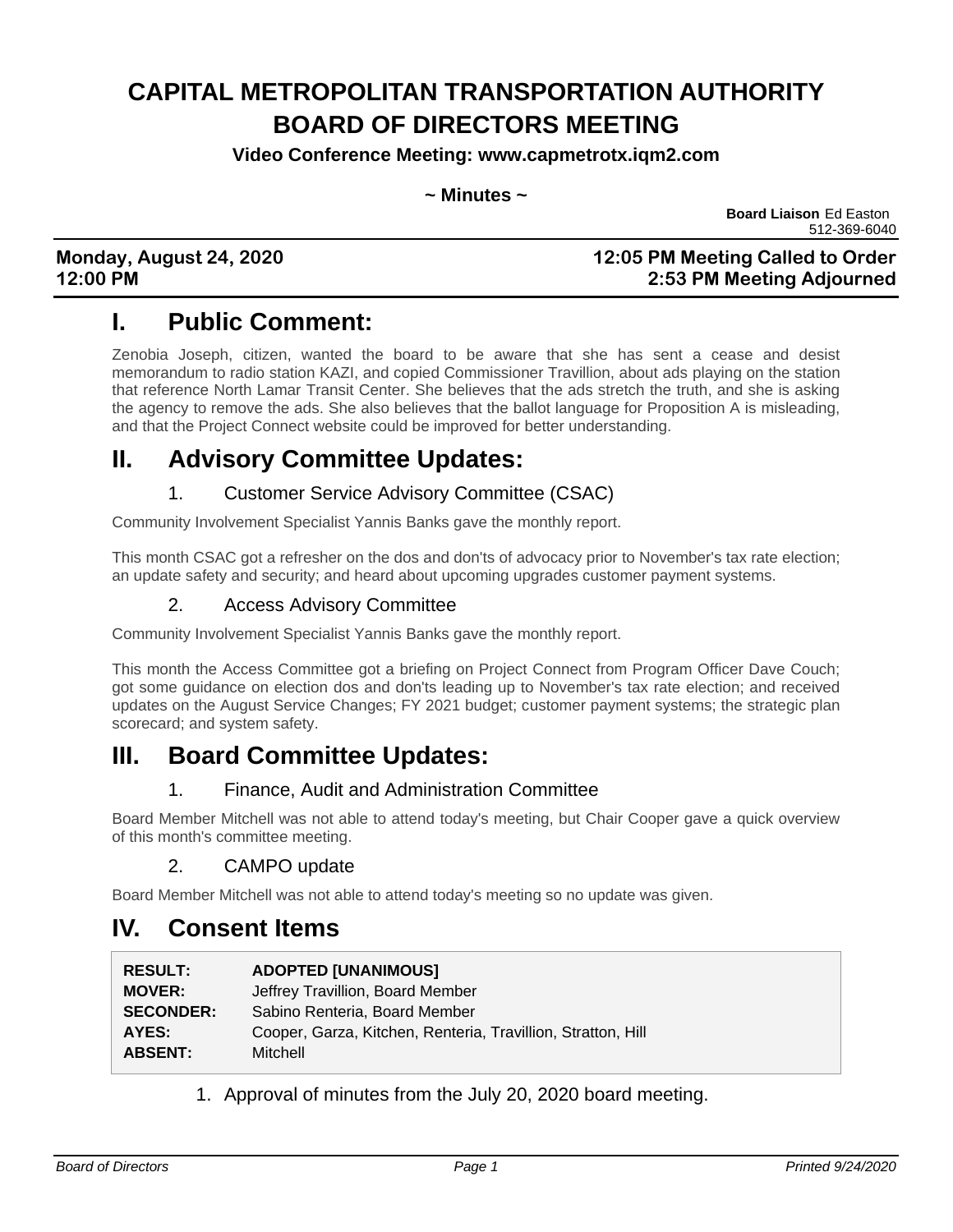2. Approval of a resolution authorizing the President & CEO, or his designee, to finalize and execute a contract with RSM US LLP for External Auditing services for a base period of three (3) years and two (2) one-year option periods, plus optional services, in an amount not to exceed \$1,269,774.

3. Approval of a resolution authorizing the President & CEO, or his designee, to execute an Interlocal Agreement (ILA) with the city of Lago Vista for transit passes with a validity of one year from September 1, 2020 to August 31, 2021, and with two optional one-year extensions.

4. Approval of a resolution authorizing the President & CEO, or his designee, to extend an Interlocal Agreement (ILA) with Travis County for employee transit passes for a period of one year from October 1, 2020, to September 30, 2021.

5. Approval of a resolution authorizing the President & CEO, or his designee, to approve and execute a one-year contract extension with UnitedHealthcare in an amount not to exceed \$692,772 for continued administration of third party administration services and stop loss insurance for the Capital Metro self-insurance health and dental plans..

### **V. Action Items:**

1. Approval of an interlocal agreement for creation of a joint local government corporation with the City of Austin to implement Project Connect.

Chair Cooper teed up this item and the following one for re-votes to ensure that there were no legal issues following audio/visual problems experienced by the City of Austin during the last joint meeting with the Austin City Council on August 7th.

| <b>RESULT:</b>   | <b>ADOPTED [6 TO 1]</b>                                |
|------------------|--------------------------------------------------------|
| <b>MOVER:</b>    | Ann Kitchen, Board Member                              |
| <b>SECONDER:</b> | Eric Stratton, Board Secretary                         |
| AYES:            | Cooper, Garza, Kitchen, Renteria, Travillion, Stratton |
| <b>NAYS:</b>     | <b>Hill</b>                                            |
| <b>ABSENT:</b>   | Mitchell                                               |

2. Approval of a resolution relating to guidance on funding and community commitments by Capital Metro and the terms of an interlocal agreement to be negotiated for the implementation of Project Connect.

| <b>RESULT:</b><br><b>MOVER:</b> | ADOPTED [6 TO 1]<br>Delia Garza, Vice Chair            |
|---------------------------------|--------------------------------------------------------|
| <b>SECONDER:</b>                | Ann Kitchen, Board Member                              |
| AYES:                           | Cooper, Garza, Kitchen, Renteria, Travillion, Stratton |
| <b>NAYS:</b>                    | <b>Hill</b>                                            |
| <b>ABSENT:</b>                  | Mitchell                                               |

3. Approval of a resolution authorizing the President & CEO, or his designee, to negotiate and execute a Development Agreement with Broadmoor Austin Associates, a Texas general partnership (Developer) for the Transit Facilities and Related Improvements at the Broadmoor Development property in an amount not to exceed \$12,000,000.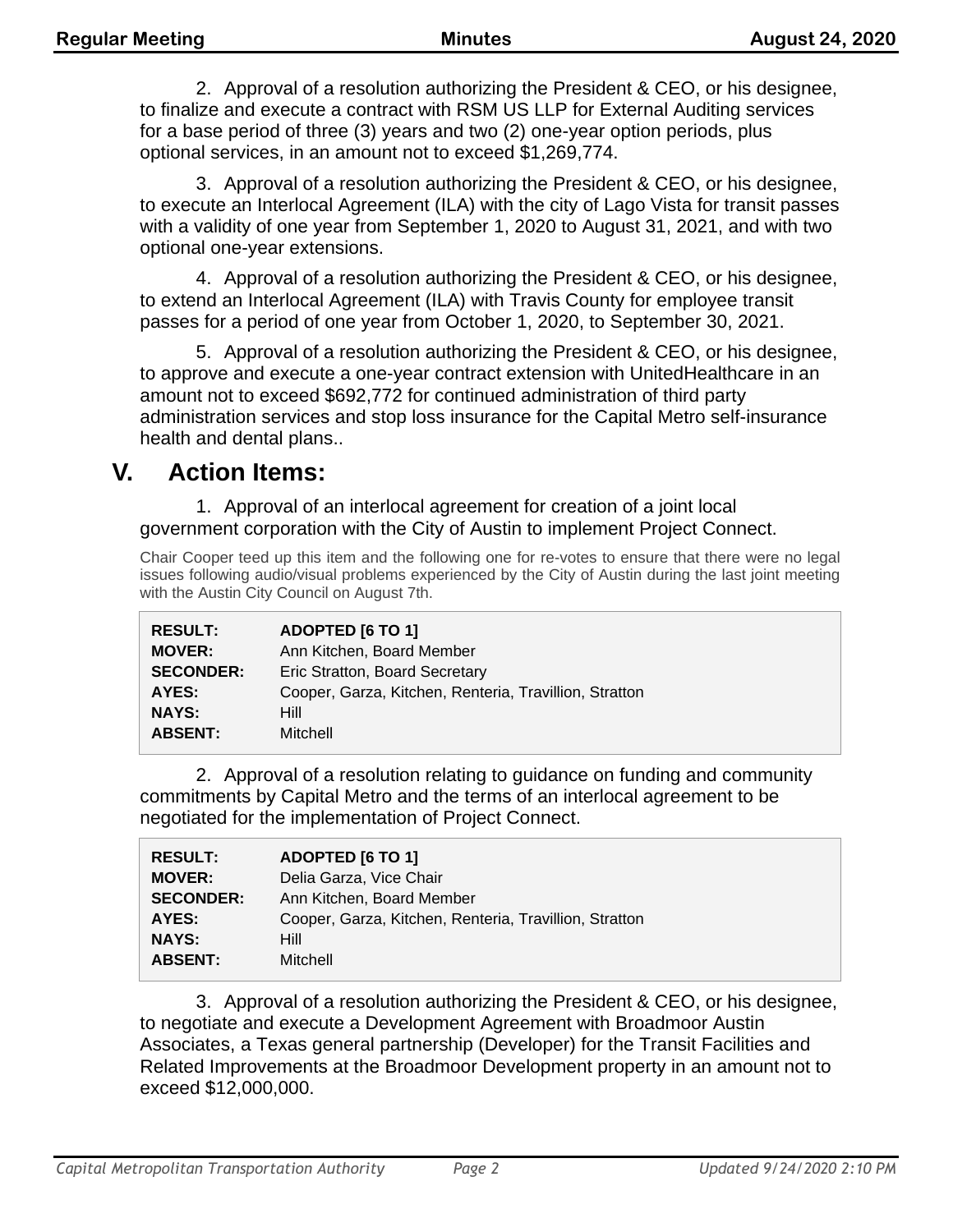Chair Cooper's law firm represents one of the parties in this agreement, so he recused himself from participation in this item, and turned the meeting over to Vice Chair Garza temporarily to lead this portion of the meeting.

Executive Vice President for Planning and Development Sharmila Mukherjee presented this item.

This will be a Public-Private Partnership with Brandywine, with Capital Metro's contribution capped at \$12 million in construction costs. Sharmilla presented a budget summary and project timeline. We are currently evaluating possible groundbreaking dates in September. We expect ridership to/from this station to eventually grow to become the second highest on the line behind Downtown Station.

Board member Hill asked if Brandywine would be responsible for finding businesses and tenants for the buildings at the development.

| <b>RESULT:</b>   | ADOPTED [6 TO 0]                                     |
|------------------|------------------------------------------------------|
| <b>MOVER:</b>    | Eric Stratton, Board Secretary                       |
| <b>SECONDER:</b> | Sabino Renteria, Board Member                        |
| AYES:            | Garza, Kitchen, Renteria, Travillion, Stratton, Hill |
| <b>ABSENT:</b>   | Mitchell                                             |
| <b>RECUSED:</b>  | Cooper                                               |

4. Approval of a resolution authorizing the President & CEO, or his designee, to finalize and execute a contract with Conduent, Inc. for the annual maintenance and support of the dispatch and vehicle systems for a base period of one year, with four one-year options in an amount not to exceed \$1,300,283.

COO and Chief Customer Officer Dottie Watkins presented this item.

Dottie reviewed the scope of the contract with the board. This agreement covers both software and hardware used as part of the OrbCad/AVL vehicle dispatch systems. We expect this system to reach end of life in the not-too-distant future and will be evaluating our options for replacement or updating it.

| <b>RESULT:</b>   | <b>ADOPTED [UNANIMOUS]</b>                                   |
|------------------|--------------------------------------------------------------|
| <b>MOVER:</b>    | Delia Garza, Vice Chair                                      |
| <b>SECONDER:</b> | Jeffrey Travillion, Board Member                             |
| AYES:            | Cooper, Garza, Kitchen, Renteria, Travillion, Stratton, Hill |
| <b>ABSENT:</b>   | Mitchell                                                     |

### **VI. Presentations:**

#### 1. Bus Electrification Update

COO and Chief Customer Officer Dottie Watkins gave the presentation.

By the end of August we expect to have a dozen electric buses delivered, and have just taken delivery of our first 60-foot vehicle. We currently have testing, training, and installation of permanent charging stations underway. Dottie also reviewed the performance of the two electric vehicles that are currently in service -- we are currently seeing slightly better than anticipated range -- and the emissions reduction the agency has already achieved with just these two. Dottie finished by summarizing the next steps as we move toward a 100% electric fleet. We are also working with the Center for Transportation and the Environment, who are providing technical assistance.

Board Member Stratton asked Dottie to further clarify how many vehicles we have in passenger service, and which routes they are on. Chair Cooper also asked how the vehicle's air conditioning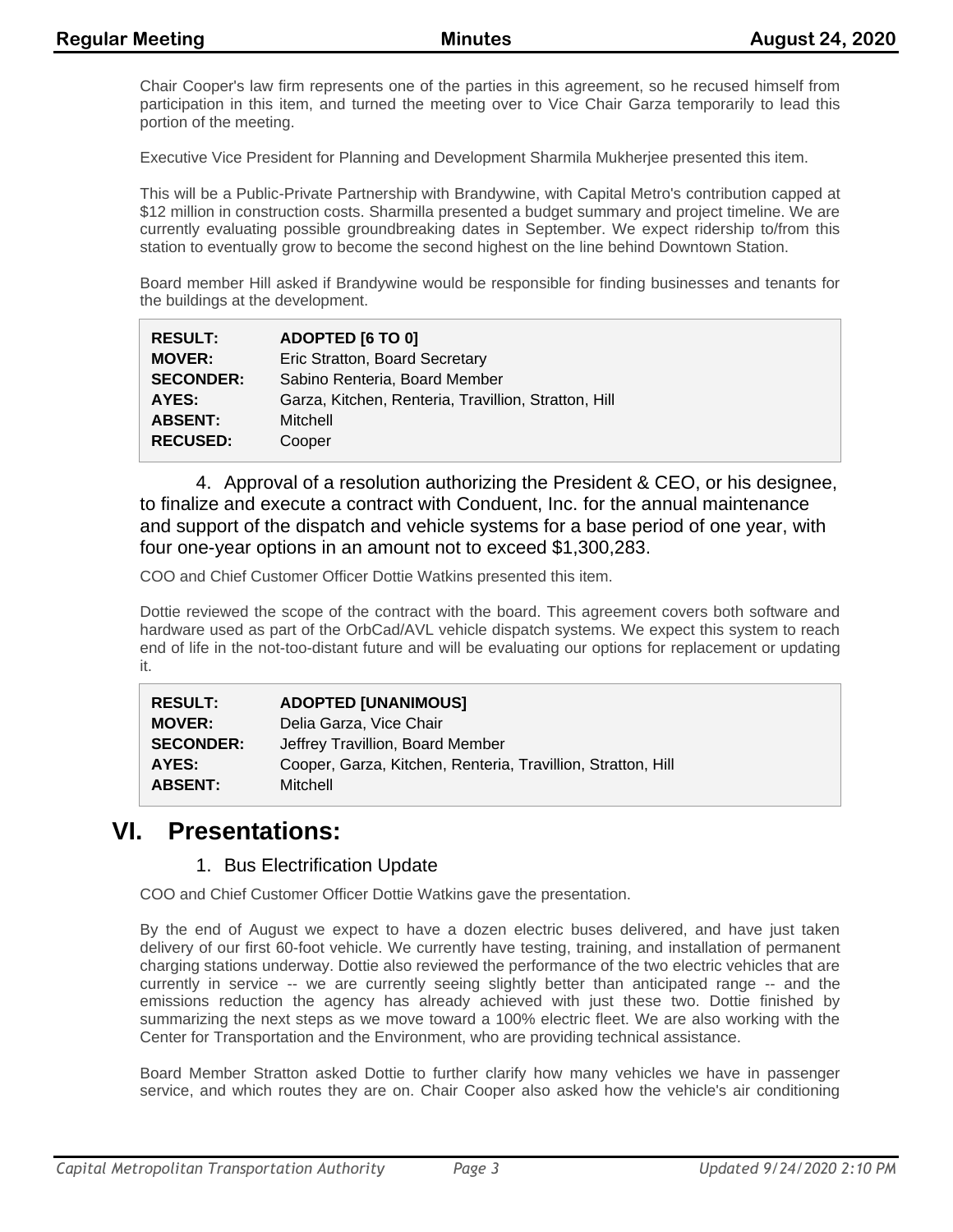units have been performing. Dottie said that so far it has been encouraging, and that not having a diesel engine makes for a cooler and quieter ride.

### 2. FY 2021 Budget Update

Budget Director Kevin Conlan gave the presentation.

Kevin reviewed the budget development calendar and recent milestones. He summarized recent updates to Operating Revenue and Expenses and the 5-Year Capital Improvement Plan based on sales tax receipts and other new information. He also reviewed budgeted commitments to Project Connect. The draft budget document has now been posted to the Capital Metro website as of this morning. Kevin then reviewed the remaining milestones prior to expected budget approval at the September 28th board meeting.

Chair Cooper asked Kevin if he could provide a little more detail on the budgeted Red Line improvements.

Following the presentation, Zenobia Joseph provided public comment. In her review of the proposed budget she does not see any improvements coming to Northeast Austin. She suggested that money from COVID contingency could be used to provide improved service to St. David's North Hospital. She would also like to see a MetroRapid 803 stop at Burnet and Braker so that transit-dependent customers can get to the Domain. She also is having trouble understanding the agency's plans for the North Lamar Transit Center. President Clarke asked Dottie to respond to Ms. Joseph's comments on the Burnet/Braker stop and the North Lamar Transit Center.

#### 3. Pandemic Recovery and Improvement Plan Update

Executive Vice President of Planning and Development Sharmila Mukherjee gave the presentation with assists from Director of Service Planning Roberto Gonzalez and Manager of Performance and Strategic Initiatives Pat Vidaurri.

Sharmila reviewed some of the recent efforts to protect both customers and operators from the virus, and emphasized that our decisions are data-driven and we are putting the systems in place to assist us in gathering this data. We are following a ridership forecasting model to help us adjust revenue service hours to help maintain social distancing.

Roberto then presented an overview of the August Service Changes, which were implemented last week. We are working closely with state and local governments, the University of Texas, and AISD to anticipate service levels. He provided several examples of frequency adjustments that have been made based on ongoing ridership monitoring and said that we are fortunate to have the ability to quickly pivot.

Pat then previewed a new CARE dashboard tool that is planned to roll out to the Cap Metro website. The dashboard will monitor metrics including total ridership, top ridership routes, percentage of routes where social distancing can be maintained, and meals delivered via our MetroAccess operators.

# **VII. Reports:**

### 1. President's Report

President Clarke presented his monthly report. This month he highlighted the delivery of our first 60 foot electric bus from New Flyer; the passing of former Board Chair Stephen Bayer in July; the launch of a new Pickup service in Lago Vista; and certification for Capital Metro's Positive Train Control system by the Federal Railroad Administration.

# **VIII. Executive Session of Chapter 551 of the Texas Government Code:**